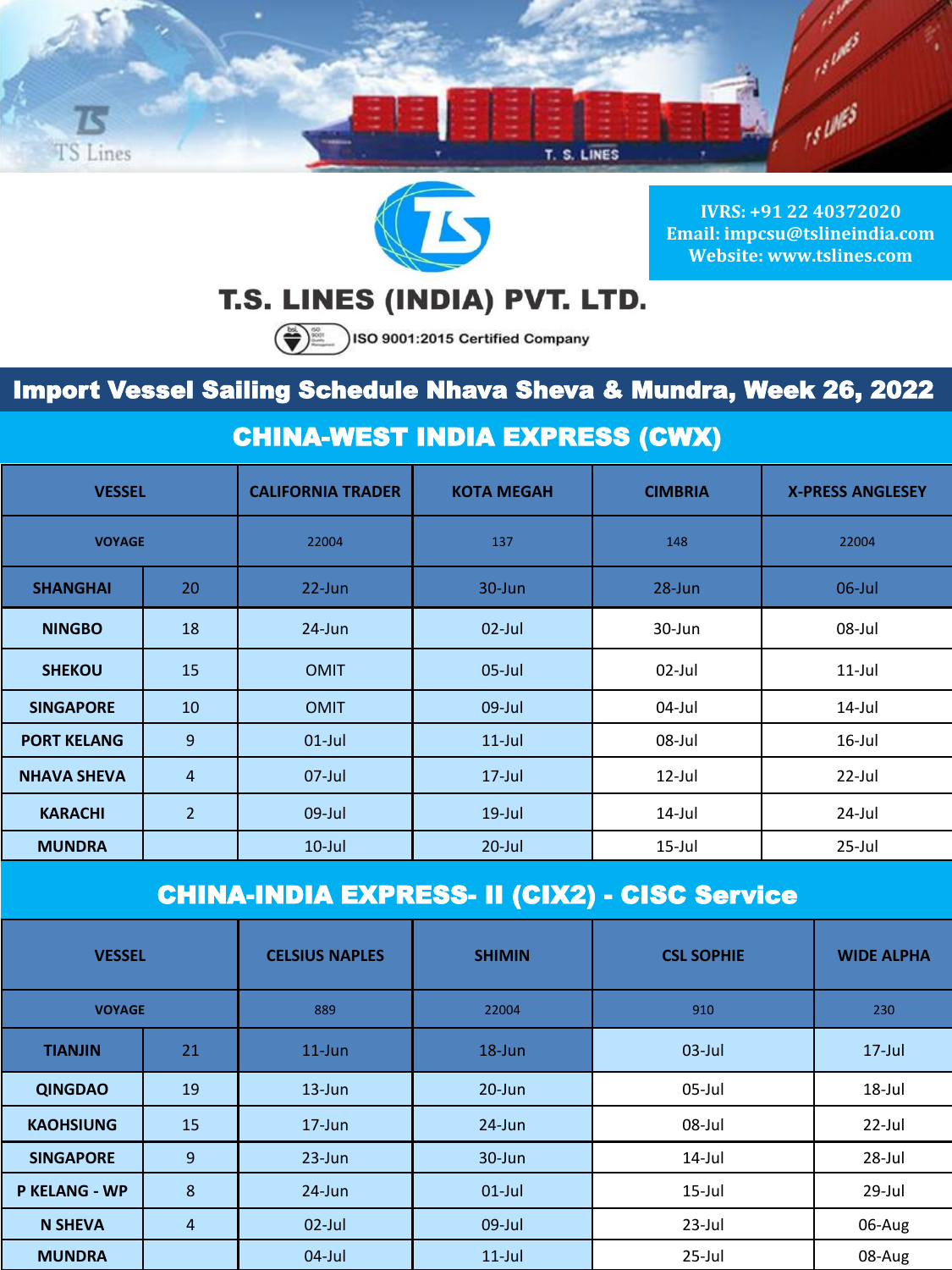



**Email: impcsu@tslineindia.com Website: www.tslines.com**

### T.S. LINES (INDIA) PVT. LTD.

 $\left(\bigstar\right)$  . ISO 9001:2015 Certified Company

## Import Vessel Sailing Schedule Nhava Sheva & Mundra, Week 26, 2022

### ASIA INDIAN SUBCONTINENT (AIS)

| <b>VESSEL</b>    |                | <b>TALASSA</b> | <b>TS DUBAI</b>      | <b>ESL KABIR</b> | <b>XIN YAN TIAN</b> |
|------------------|----------------|----------------|----------------------|------------------|---------------------|
| <b>VOYAGE</b>    |                | 2222           | 2204                 | 2204             | 71                  |
| <b>QINGDAO</b>   | 21             | $01$ -Jun      | <b>KWY 15JUN</b>     | $13 - Jun$       | <b>KWY 25JUN</b>    |
| <b>KWANGYANG</b> | 19             | $02$ -Jun      | PUS <sub>16JUN</sub> | 18-Jun           | PUS 26JUN           |
| <b>PUSAN</b>     | 18             | $04$ -Jun      | <b>TAO 19JUN</b>     | 19-Jun           | TAO 28JUN           |
| <b>NINGBO</b>    | 15             | $08$ -Jun      | <b>OMIT</b>          | $21$ -Jun        | $02$ -Jul           |
| <b>SHEKOU</b>    | 12             | $17 - Jun$     | $23 - Jun$           | $23$ -Jun        | 04-Jul              |
| <b>SINGAPORE</b> | 8              | $18$ -Jun      | $28 - Jun$           | <b>OMIT</b>      | $05$ -Jul           |
| <b>P KELANG</b>  | $\overline{7}$ | $20 - Jun$     | <b>OMIT</b>          | 29-Jun           | <b>OMIT</b>         |
| <b>NSHEVA</b>    | $\overline{4}$ | $28 - Jun$     | $05$ -Jul            | 06-Jul           | $13$ -Jul           |
| <b>MUNDRA</b>    |                | $01$ -Jul      | $08$ -Jul            | 09-Jul           | $15$ -Jul           |

## CHINA-INDIA EXPRESS (CIX)

| <b>VESSEL</b>      |                | <b>HYUNDAI TACOMA</b> | <b>HYUNDAI OAKLAND</b> | <b>HYUNDAI BANGKOK</b> | <b>HYUNDAI</b><br><b>PRIVILEGE</b> |
|--------------------|----------------|-----------------------|------------------------|------------------------|------------------------------------|
| <b>VOYAGE</b>      |                | 115                   | 117                    | 111                    | 111                                |
| <b>PUSAN</b>       | 28             | $16$ -Jun             | $25 - Jun$             | $29$ -Jun              | $07$ -Jul                          |
| <b>KWANGANG</b>    | 27             | $18 - Jun$            | $27 - Jun$             | $02$ -Jul              | 09-Jul                             |
| <b>SHANGHAI</b>    | 25             | $23$ -Jun             | $29$ -Jun              | $03$ -Jul              | $11$ -Jul                          |
| <b>NINGBO</b>      | 23             | $28 - Jun$            | $03$ -Jul              | $07$ -Jul              | $15$ -Jul                          |
| <b>SHEKOU</b>      | 18             | $06$ -Jul             | $07$ -Jul              | $11$ -Jul              | 20-Jul                             |
| <b>SINGAPORE</b>   | 12             | $07$ -Jul             | $13$ -Jul              | $18$ -Jul              | $27$ -Jul                          |
| <b>NHAVA SHEVA</b> | $\overline{4}$ | $16$ -Jul             | $24$ -Jul              | $29$ -Jul              | 07-Aug                             |
| <b>MUNDRA</b>      |                | $19$ -Jul             | $27$ -Jul              | 01-Aug                 | 10-Aug                             |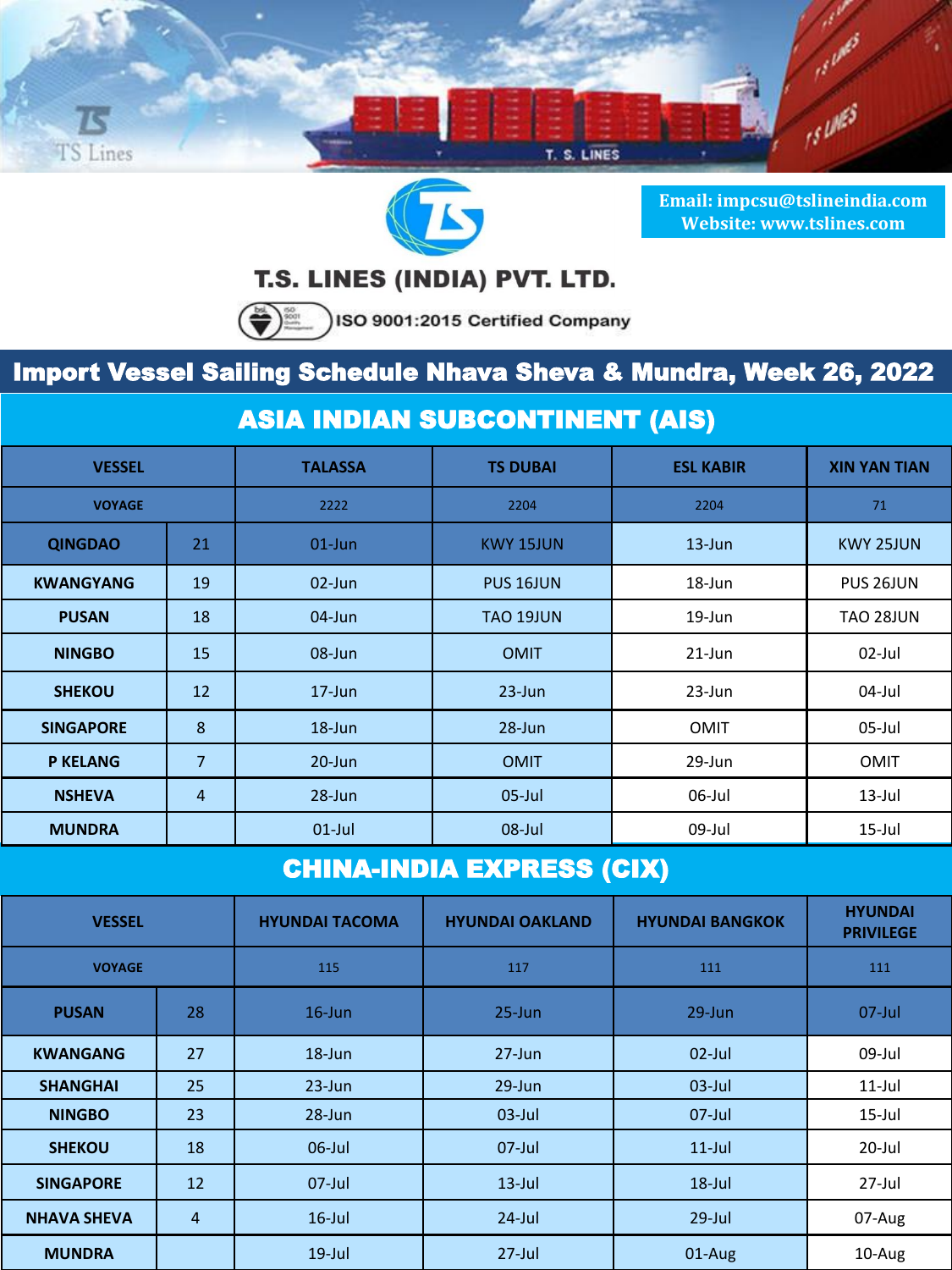

**For Bookings & Enquiries, please contact**

#### **MUMBAI OFFICE**

Regd. Off: 12, Technopolis KnowledgePark, Mahakali Caves Rd., Chakala, Andheri (E),Mumbai - 400 093. INDIA.Tel.: +91-22-67262000 • Fax: +91-22-67262020

| <b>LOCATION</b> | <b>NAME</b>                                                  | <b>CONTACT NUMBERS</b> | <b>EMAIL</b>                      |
|-----------------|--------------------------------------------------------------|------------------------|-----------------------------------|
|                 | MUMBAI SALES IMPORT / EXPORT                                 |                        | marketing@tslineindia.com         |
|                 | PRANAV JANI                                                  | +91 9619974821         | pranav.jani@tslineindia.com       |
|                 | <b>GAURANG BAGWE</b>                                         | +91 9969289422         | gaurang.bagwe@tslineindia.com     |
|                 | <b>AMEET GULATI</b>                                          | +91 9819945559         | gulati@tslineindia.com            |
|                 | MUMBAI CUSTOMER SERVICE<br><b>IMPORT</b>                     |                        | impcsu@tslineindia.com            |
|                 | <b>SWAPNALI KHANOLKAR</b>                                    | +91 9004122004         | khanolkar@tslineindia.com         |
| <b>MUMBAI</b>   | <b>ADITYA SHIRODKAR</b>                                      | +91 9967227551         | aditya.shirodkar@tslineindia.com  |
|                 | <b>MUMBAI EXPORT CUSTOMER</b><br><b>SERVICE EXPORT</b>       |                        | cs@tslineindia.com                |
|                 | <b>ALPA MEHTA</b>                                            | +91 9867382102         | alpa.mehta@tslineindia.com        |
|                 | PRAMILA FONSECA                                              | +91 9892171048         | pramila.fonseca@tslineindia.com   |
|                 | <b>REKHA MHASALKAR</b>                                       | +91 9920809670         | mhasalkar@tslineindia.com         |
|                 | <b>SAVINA MENEZES</b>                                        | +91 9867215733         | savina.menezes@tslineindia.com    |
|                 | MUNDRA SALES IMPORT / EXPORT                                 |                        | salesgdm@tslineindia.com          |
|                 | <b>HITARTH RAJYAGURU</b>                                     | +91 9099901360         | hitarth.rajyaguru@tslineindia.com |
|                 | <b>HARDIK GOHEL</b>                                          | +919979435286          | hardik.gohel@tslineindia.com      |
| <b>MUNDRA</b>   | <b>MUNDRA CUSTOMER SERVICE</b><br><b>IMPORT &amp; EXPORT</b> |                        | csugdm@tslineindia.com            |
|                 | <b>NIKITA THACKER</b>                                        | +91 9426657705         | Nikita.Thacker@tslineindia.com    |
|                 | MUNDRA CUSTOMER SERVICE<br><b>EXPORT</b>                     |                        | csugdm@tslineindia.com            |
|                 | <b>UDITI RATWANI</b>                                         | +91 9428230040         | uditi.ratwani@tslineindia.com     |
|                 | CHENNAI SALES IMPORT / EXPORT                                |                        | saleschennai@tslineindia.com      |
| <b>CHENNAI</b>  | DHAYANANDHAN.M.R                                             | +91 9840723030         | dhayanandhan@tslineindia.com      |
|                 | <b>MANO VIGNESH</b>                                          | +91 9566029529         | vignesh@tslineindia.com           |
|                 | KARTHIGAISELVAN.K                                            | +91 7708774543         | karthigaiselvan.k@tslineindia.com |
|                 | <b>CHENNAI CUSTOMER SERVICE</b><br><b>EXPORT</b>             |                        | csuchennai@tslineindia.com        |
|                 | <b>B.YUVARANI</b>                                            | +91 9003296563         | b.yuvarani@tslineindia.com        |
|                 | <b>LOGESH DURAISAMY</b>                                      | +91 6383842398         | logesh.duraisamy@tslineindia.com  |
|                 | <b>CHENNAI CUSTOMER SERVICE</b><br><b>IMPORT</b>             |                        | impcsuchennai@tslineindia.com     |
|                 | <b>NS JAYANTI</b>                                            | +91 7395999562         | jayanthi@tslineindia.com          |
|                 |                                                              |                        |                                   |